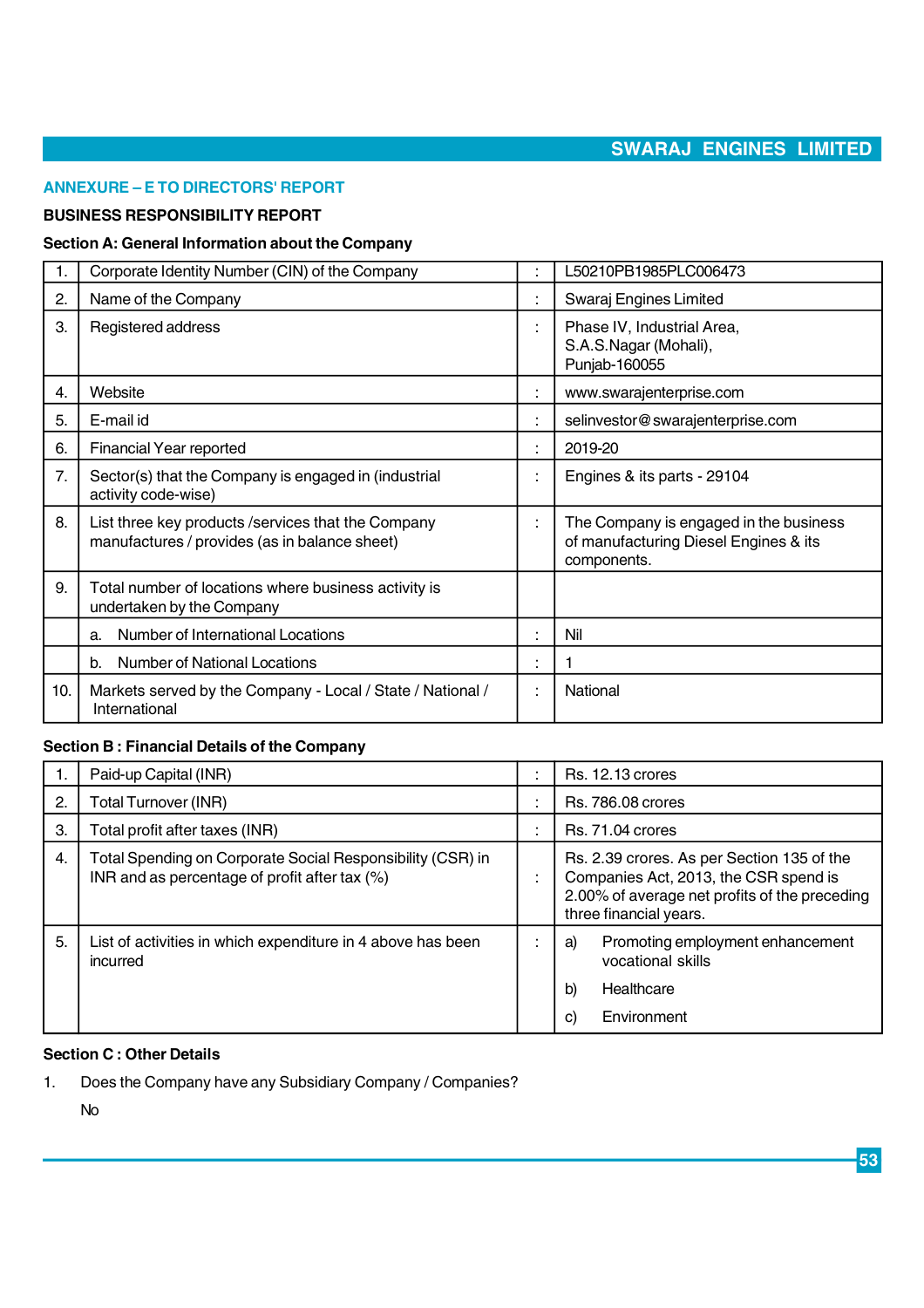**2. Do the Subsidiary Company/ Companies participate in the BR Initiatives of the parent company? If yes, then indicate the number of such subsidiary company(s).**

**Not Applicable**

**3. Do any other entity / entities (e.g. suppliers, distributors etc.) that the Company does business with, participate in the BR initiatives of the Company? If yes, then indicate the percentage of such entity/ entities? [Less than 30%, 30-60%, More than 60%].**

**The Company has long lasting relationships with its suppliers. During the course of their association with the Company, necessary awareness is provided to enable them to adopt sustainable practices. The Company engages its major supplier base (more than 60%) through supplier meet and also appraises them on sustainability.**

#### **Section D : BR Information**

#### **1. Details of Director / Directors responsible for BR**

**a. Details of Director / Directors responsible for implementation of the BR policy / policies**

| DIN Number  | 06890989                               |
|-------------|----------------------------------------|
| Name        | Mr. Harish Chavan (w.e.f. 01-04-2020*) |
| Designation | Director                               |

**\*For FY 2019-20: Mr. Subhash Mago (DIN 07797207), Whole-Time Director & Chief Executive Officer.**

**b. Details of BR Head**

| DIN Number (if applicable) | Not Applicable            |
|----------------------------|---------------------------|
| Name                       | Mr. Ajay Ghai             |
| Designation                | Sr. General Manager       |
| Telephone number           | +91 172 2234941-47        |
| e-mail id                  | ghai.ajay@mahindrasel.com |

#### **2. Principle-wise (as per NVGs) BR Policy / policies**

**The Company's Business Responsibility is addressing the following 9 principles as per the National Voluntary Guidelines on Social, Environmental and Economic Responsibilities of Business (NVGs) and the same is supported by the Company's various policies, guidelines & manuals.**

**Principle 1 ("P1"): Businesses should conduct and govern themselves with Ethics, Transparency and Accountability.**

**Principle 2 ("P2"): Businesses should provide goods and services that are safe and contribute to sustainability throughout their life cycle.**

**Principle 3 ("P3"): Businesses should promote the well-being of all employees.**

**Principle 4 ("P4"): Businesses should respect the interests of, and be responsive towards all stakeholders, especially those who are disadvantaged, vulnerable and marginalized.**

**Principle 5 ("P5"): Businesses should respect and promote human rights.**

**Principle 6 ("P6"): Business should respect, protect, and make efforts to restore the environment.**

**Principle 7 ("P7"): Businesses, when engaged in influencing public and regulatory policy, should do so in a responsible manner.**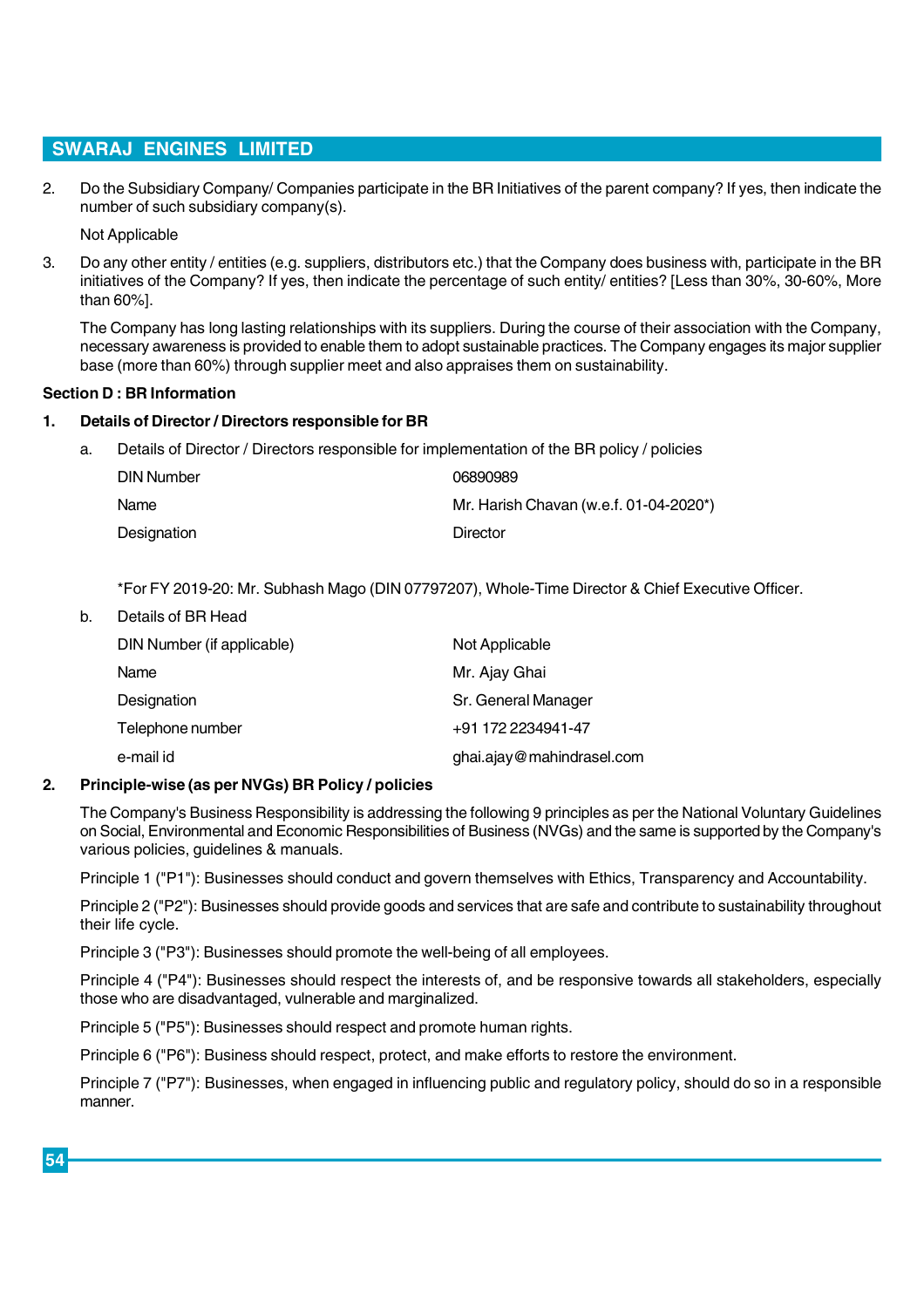**Principle 8 ("P8"): Businesses should support inclusive growth and equitable development.**

**Principle 9 ("P9"): Businesses should engage with and provide value to their customers and consumers in a responsible manner.**

| а. | Details of compliance (Reply in Y/N) |
|----|--------------------------------------|
|----|--------------------------------------|

| Sr.<br>No.     | Questions                                                                                                                                                                | P1:<br>Ethics and<br>Transpa-<br>rency | P2:<br>Product<br>Responsi-<br>bility | P3:<br>Well-being<br>0f<br>employees | P4:<br>Responsive-<br>ness to stake-<br>holder | P5:<br>Respect<br>Human<br>Rights | P6:<br>Environ-<br>mental res-<br>ponsibility | P7:<br>Public<br>policy<br>advocacy | P8:<br>Support<br>inclusive<br>growth | P9<br>Engagement<br>with<br>customers |
|----------------|--------------------------------------------------------------------------------------------------------------------------------------------------------------------------|----------------------------------------|---------------------------------------|--------------------------------------|------------------------------------------------|-----------------------------------|-----------------------------------------------|-------------------------------------|---------------------------------------|---------------------------------------|
| 1.             | Do you have a policy / policies<br>for BRR                                                                                                                               | Y                                      | Υ<br>Note 1                           | Y                                    | Y                                              | Υ                                 | Υ                                             | Y                                   | Y                                     | Y                                     |
| 2.             | Has the policy been formulated<br>in consultation with the relevant<br>stakeholders?                                                                                     | N<br>Note 2                            | N<br>Note 2                           | N<br>Note 2                          | N<br>Note 2                                    | N<br>Note 2                       | N<br>Note 2                                   | N<br>Note 2                         | N<br>Note 2`                          | $\mathsf{N}$<br>Note 2                |
| 3.             | Does the policy conform to any<br>national / international standards?<br>If yes, specify? (50 words)                                                                     | Υ                                      | Υ                                     | Y                                    | Υ                                              | Υ                                 | Y                                             | <b>NA</b><br>Note <sub>3</sub>      | Y                                     | Y                                     |
| 4.             | Has the policy been approved<br>by the Board? If yes, has it been<br>signed by MD / owner / CEO /<br>appropriate Board Director?                                         | Y<br>Note 4                            | N<br>Note 4                           | N<br>Note 4                          | N<br>Note 4                                    | N<br>Note 4                       | N<br>Note 4                                   | N<br>Note 4                         | $\mathsf{N}$<br>Note 4                | $\mathsf{N}$<br>Note 4                |
| 5 <sub>1</sub> | Does the Company have a<br>specified committee of the Board<br>Director / Official to oversee the<br>implementation of the policy?                                       | Y                                      | Υ                                     | Y                                    | Υ                                              | Υ                                 | Y                                             | Y                                   | Y                                     | Y                                     |
| 6.             | Indicate the link for the policy to<br>be viewed online?                                                                                                                 | Y<br>Note 5                            | Y<br>Note 5                           | Y<br>Note 5                          | Υ<br>Note 5                                    | Y<br>Note 5                       | Y<br>Note 5                                   | Y<br>Note 5                         | Y<br>Note 5                           | Y<br>Note 5                           |
| 7.             | Has the policy been formally<br>communicated to all relevant<br>internal and external stakeholders?                                                                      | Υ                                      | Υ                                     | Y                                    | Υ                                              | Υ                                 | Υ                                             | Y                                   | Y                                     | Y                                     |
| 8.             | Does the Company have in-house<br>structure to implement the policy<br>policies?                                                                                         | Υ                                      | Υ                                     | Y                                    | Y                                              | Υ                                 | Υ                                             | Y                                   | Y                                     | Y                                     |
| 9 <sub>1</sub> | Does the Company have a<br>grievance redressal mechanism<br>related to the policy / policies to<br>address stakeholders' grievances<br>related to the policy / policies? | Υ                                      | Y                                     | Y                                    | Y                                              | Υ<br>Note 6                       | Υ                                             | <b>NA</b><br>Note 3                 | Y                                     | Y                                     |
| 10.            | Has the Company carried out<br>independent audit / evaluation of<br>the working of this policy by an<br>internal or external agency?                                     | Υ<br>Note 7                            | Υ<br>Note 7                           | Υ<br>Note 7                          | Υ<br>Note 7                                    | Υ<br>Note 7                       | Υ<br>Note 7                                   | Y<br>Note 7                         | Y<br>Note 7                           | Y<br>Note 7                           |

**Note 1: The Company complies with consumers' awareness through appropriate product labelling and operator manual & instructions supplied along with the final product (tractor) which ensure safe usage by the customer. However, Company's current control is limited till warranty period.**

**Note 2: While there is no formal consultation with all stakeholders, the relevant policies have evolved over a period of time by taking inputs from concerned internal stakeholders.**

- **Note 3: This question is not applicable for influencing public and regulatory policy.**
- **Note 4: The Code of Conduct for Directors & Employees of the Company is approved by the Board and the other relevant policies are issued by Director/CEO or being the group company of Mahindra & Mahindra Ltd., related policies for the group are referred.**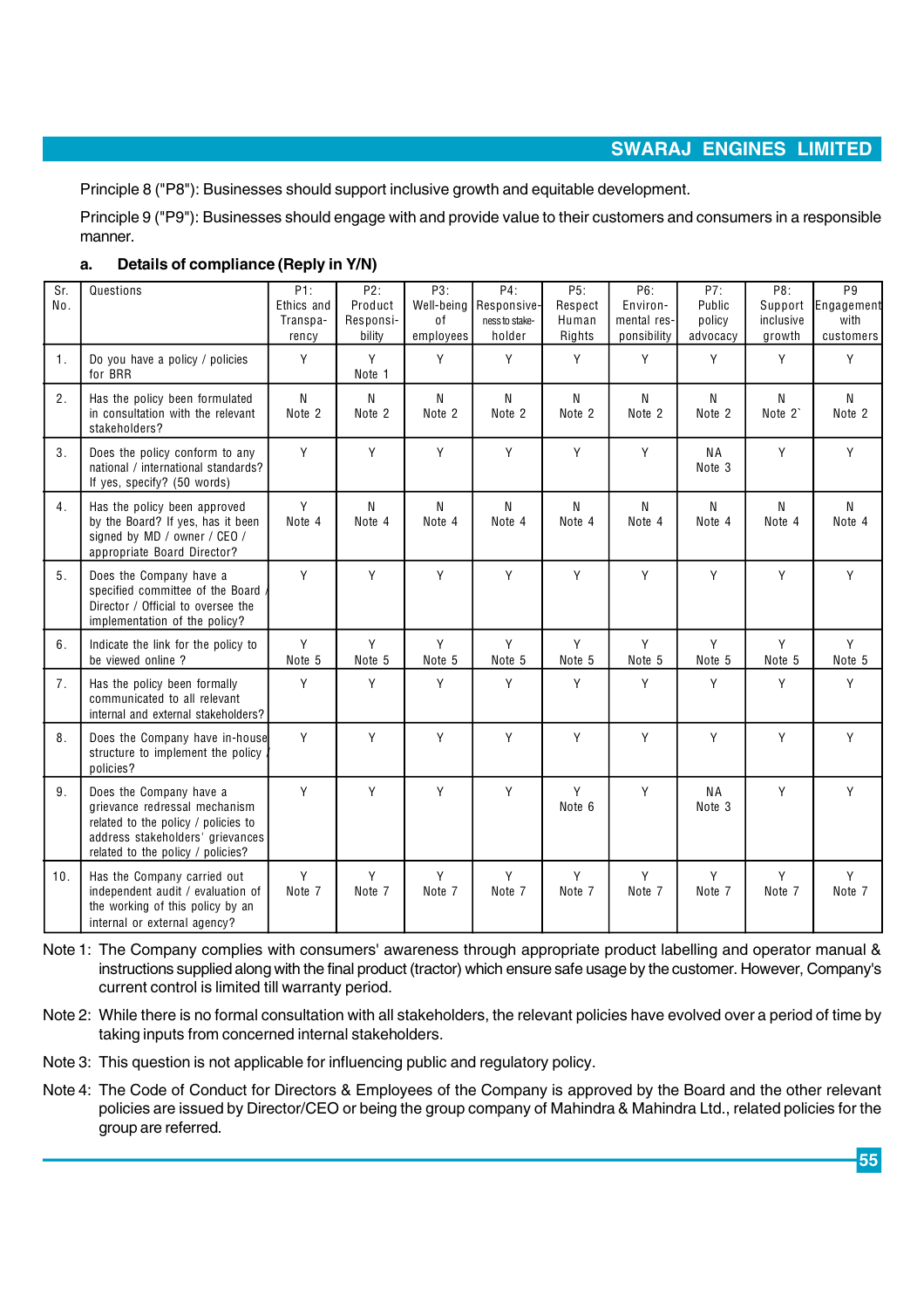- **Note 5: While the Code of Conduct for Directors & Employees of the Company, the Whistle Blower Policy and the Corporate Social Responsibility ("CSR") Policy are uploaded on the Company's website at <http://www.swarajenterprise.com/> policies, being a group company of Mahindra & Mahindra Ltd., other related policies for the group are available through its intranet site for information and implementation by respective internal stakeholders.**
- **Note 6: The Company has a Whistle Blower Policy to address grievances.**
- **Note 7: The execution of BR policies is overseen through internal processes, and Management/ Board oversight.**
- **b. If answer to the question at serial number 1 against any principle, is 'No', please explain why: (Tick up to 2 options) Not Applicable**
- **3. Governance related to BR:**
	- **a. Indicate the frequency with which the Board of Directors, Committee of the Board or CEO meet to assess the BR performance of the Company. Within 3 months, 3-6 months, annually, more than 1 year:**

**The Director/CEO reviews BR performance of the Company periodically during a period of 3-6 months.**

**b. Does the Company publish a BR or a Sustainability Report? What is the hyperlink for viewing this report? How frequently it is published?**

**The Company is publishing the BR Report for the first time and the same will be available on the website of the Company at [www.swarajenterprise.com.](http://www.swarajenterprise.com.)**

#### **Section E : Principle-wise Performance**

**Principle 1: Businesses should conduct and govern themselves with Ethics,Transparency and Accountability.**

**1. Does the policy relating to ethics, bribery and corruption cover only the Company? Yes/No. Does it extend to the Group/Joint Ventures/Suppliers/Contractors/NGOs/Others?**

**The Company has a Code of Conduct for Directors and all employees of the Company that covers issues, inter alia, related to ethics and bribery. It also covers all dealings with business associates. Affirmation on compliance with the Code of Conduct is taken from the Board and the Senior Management on an annual basis.**

**2. How many stakeholder complaints have been received in the past financial year and what percentage was satisfactorily resolved by the management? If so, provide details thereof, in about 50 words or so.**

**During the reporting year, 31 complaints were received from the shareholders, all of which were attended to/resolved till date. These complaints pertain to non-receipt of dividend warrants, non-receipt of share certificates, non-receipt of Annual Report, etc.**

**Principle 2: Businesses should provide goods & services that are safe and contribute to sustainability throughout their life cycle.**

**1. List up to 3 of your products or services whose design has incorporated social or environmental concerns, risks and / or opportunities.**

**The Company is primarily manufacturing diesel engines for fitment into "Swaraj" tractors being manufactured by Mahindra & Mahindra Ltd. ("M&M") and is currently supplying diesel engines in the range of 20 HP to 60 HP.The Company believes in developing sustainable products with optimum use of resources over the life-cycle of the product. The Company is committed to provide quality products having highest level of safety and environment friendliness. The Company's products are designed by giving due consideration to various environmental norms including emissions/noise regulations. The Company is having ISO 9001 : 2015 (Quality Management System), ISO 14001 : 2015 (Environment Management System), ISO 50001 : 2011 (Energy Management System) and ISO 45001 : 2018 (OHSAS) certifications.**

#### **2. For each such product / service, provide the following details in respect of resource use (energy, water, raw material etc.) per unit of product (optional):**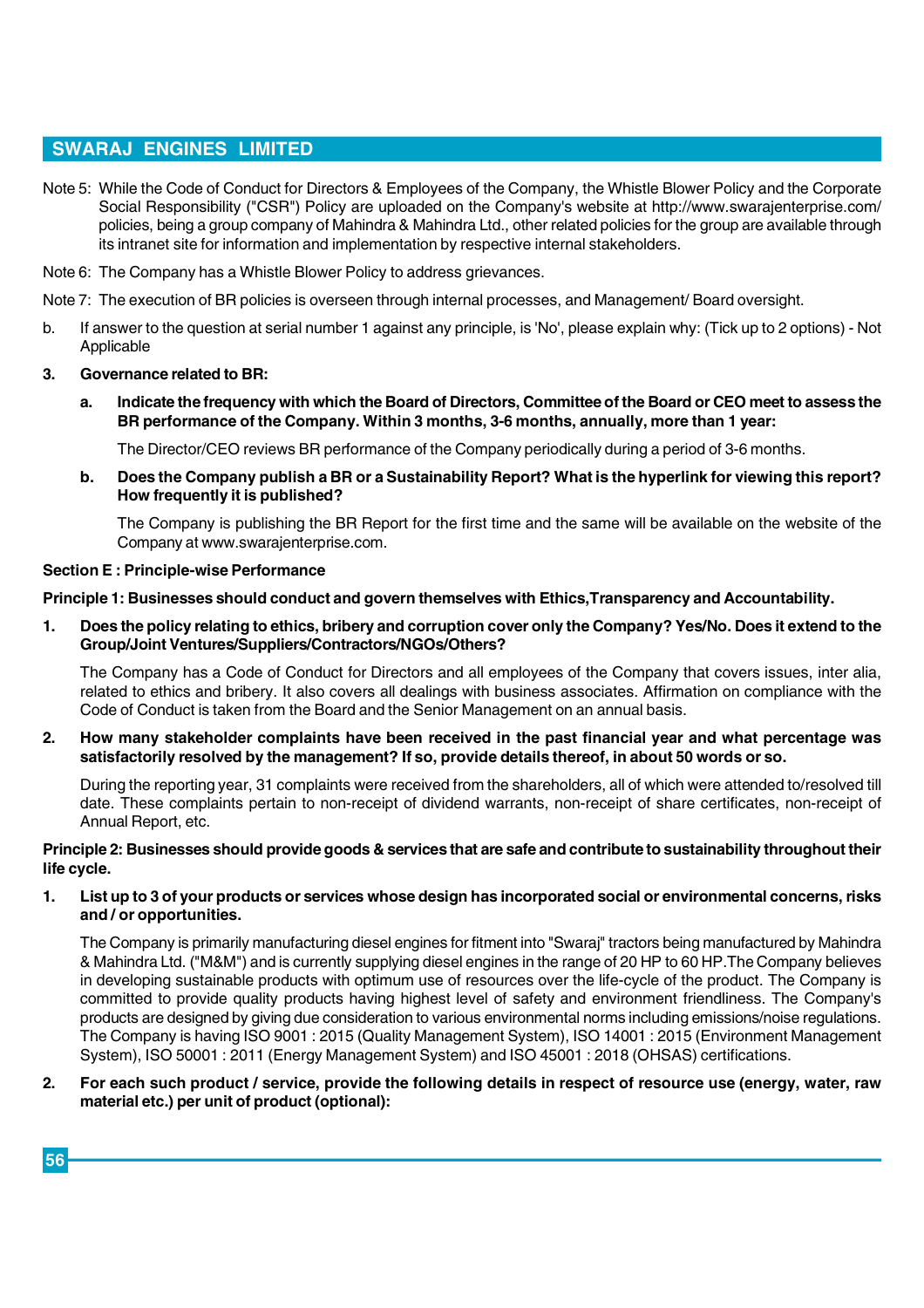**i. Reduction during sourcing/production/ distribution achieved since the previous year throughout the value chain?**

**The resource use is monitored per unit of equivalent engine manufactured. Performance for current and previous year on Specific Energy Consumption and Specific Water Consumption during production is appended below:**

| Resource Use                       | Unit of Measurement            | <b>Current Year</b><br>2019-20 | Previous Year<br>2018-19 |  |  |
|------------------------------------|--------------------------------|--------------------------------|--------------------------|--|--|
| <b>Specific Energy Consumption</b> | Engines per GJ<br>(Giga Joule) | 2.505                          | 2.524                    |  |  |
| <b>Specific Water Consumption</b>  | KL/Engines                     | 0.477                          | 0.480                    |  |  |

**ii. Reduction during usage by consumers (energy, water) has been achieved since the previous year?**

**Due to constant focus on fuel efficiency, there would be a reduction of energy by consumers. However, tracking of such reduction is not feasible as it is highly dependent on individual customers driving habits/usage of the end product i.e. tractor.**

#### **3. Does the Company have procedures in place for sustainable sourcing (including transportation)? If yes, what percentage of your inputs was sourced sustainably ? Also, provide details thereof, in about 50 words or so.**

**The Company's sourcing practices are focussed towards optimizing logistics, returnable packaging to minimize waste and maximize re-use. The Company takes steps to ensure that its sourcing methods are sustainable. The Company's material procurement, majority of parts, is done within the country itself and majority of suppliers are located near to the Company's manufacturing location (within a radius of around 250 KMs) apart from Proprietary Part Suppliers which are common across industry. For any New Part Introduction, Production Part Approval Process (PPAP) is in place before start of the volume production (SOVP). Also supplier audits are conducted on selective basis every year to assess health check of supplier base. Supplier evaluation system is in place for inducting any new supplier. Continuous engagement with suppliers is ensured through supplier meets, business reviews etc.**

#### **4. Has the Company taken any steps to procure goods and services from local & small producers, including communities surrounding their place of work? If yes, what steps have been taken to improve their capacity and capability of local and small vendors?**

**The Company has a practice of purchasing goods and services from local suppliers. The material sourcing, for majority of parts, is done within the country. The major factors influencing selection of Local Suppliers are price competitiveness & inventory management. The purchasing group shares its annual production plans with suppliers. The suppliers are provided need based, managerial and technical assistance to train them on practices and procedures that will ensure improvements in Productivity, Quality, Cost, Delivery, Safety and Moral (PQCDSM). Necessary assessments and technical support for special processes is provided during new product developments & VAVE activities.**

#### **5. Does the Company have a mechanism to recycle products and waste? If yes, what is the percentage of recycling of products and waste (separately as <5%, 5-10%, >10%). Also, provide details thereof, in about 50 words or so.**

**It is the Company's ongoing endeavour to have a mechanism to recycle products and limit the waste arising out of production of engines. Majority of the Company's suppliers are supplying material into returnable packaging. The waste generated during machining of components is recycled by supplying the same to the Foundry of Mahindra & Mahindra Ltd.-Swaraj Division. Other scrap generated is disposed off through authorised scrap dealers.**

### **Principle 3: Businesses should provide well-being of employees.**

- **1. Total number of employees: 762**
- **2. Total number of employees hired on temporary/third party contractual / casual basis: 419**
- **3. Number of permanent woman employees: 4**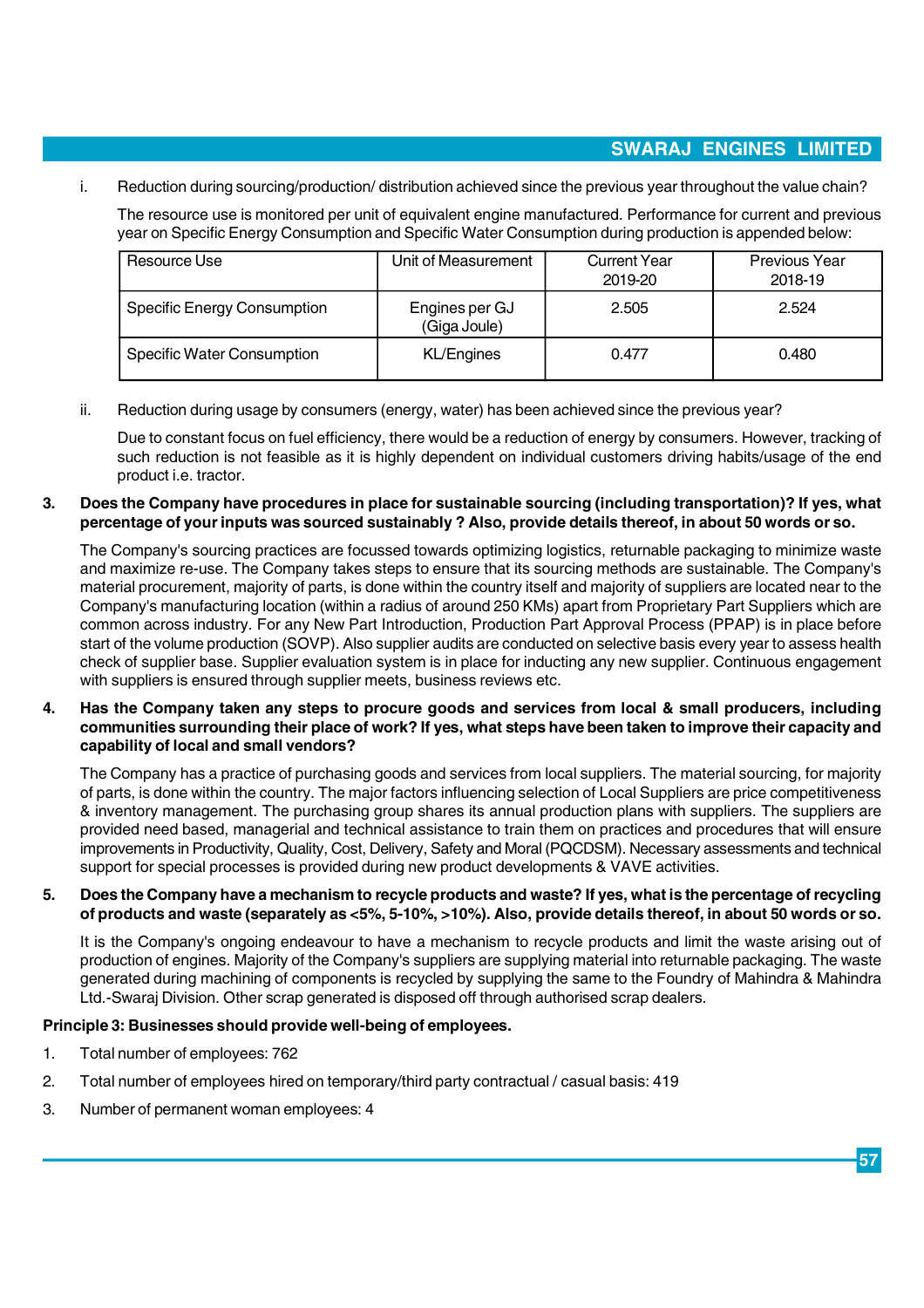- **4. Number of permanent employees with disabilities: 3**
- **5. Do you have an employee association that is recognized by management: Yes**
- **6. What percentage of your permanent employees is members of this recognized employee association (Total Unionized Permanent Workmen/Total Permanent Workmen): 36.08%**
- **7. Please indicate the Number of complaints relating to child labour, forced labour, involuntary labour, and sexual harassment in the last financial year and pending, as on the end of the financial year.**

| Sr.<br>No.     | Category                                      | No. of<br>complaints filed<br>during the financial<br>year 2019-20 | No. of<br>complaints pending<br>as on end of the<br>financial year 2019-20 |
|----------------|-----------------------------------------------|--------------------------------------------------------------------|----------------------------------------------------------------------------|
| 1.             | Child labour/forced labour/involuntary labour | Nil                                                                | NA                                                                         |
| $\overline{2}$ | Sexual harassment                             | Nil                                                                | NA                                                                         |
| З.             | Discriminatory employment                     | Nil                                                                | NA                                                                         |

- **8. What percentage of your undermentioned employees were given safety & skill upgradation training in the last year?**
	- **(a) Permanent Employees: 92%**
	- **(b) Permanent Women Employees: 100%**
	- **(c) Casual / Temporary / Contractual Employees: 100%**
	- **(d) Employees with Disabilities: 100%**

#### **Note: Employees related data is as on 31-03-2020.**

#### **Principle 4: Businesses should respect the interest of, and be responsive towards all stakeholders, especially those that are disadvantaged, vulnerable and marginalized.**

**1. Has the Company mapped its internal and external stakeholders? Yes / No**

**Yes**

**2. Out of the above, has the Company identified the disadvantaged, vulnerable & marginalized stakeholders?**

**The Company identifies such sections, if any, amongst the stakeholders and takes efforts to address their concerns.**

**3. Are there any special initiatives taken by the Company to engage with the disadvantaged, vulnerable and marginalized stakeholders. If so, provide details thereof, in about 50 words or so.**

**The Company has identified avenues to be meaningfully engaged with the communities through structured projects for improving their livelihood through education, skill based trainings as well as health awareness programs. Under its Corporate Social Responsibility (CSR), the Company has been driving various projects to uplift the marginalized and vulnerable community. Details of key CSR initiatives have been elaborated under Principle 8.**

#### **Principle 5: Businesses should respect and promote Human Rights.**

**1. Does the policy of the Company on human rights cover only the Company or extend to the Group / Joint Ventures / Suppliers / Contractors / NGOs / Others?**

**The Company respects human rights value and its efforts are directed towards adherence to applicable laws and to uphold the spirit of human right. The Company's policies inter alia Code of Conduct, Whistle Blower Policy and Policy on Prevention of Sexual Harassment at Workplace ensures that any of its violations are addressed objectively. The Company also engages its suppliers to adhere applicable regulations related to human rights.**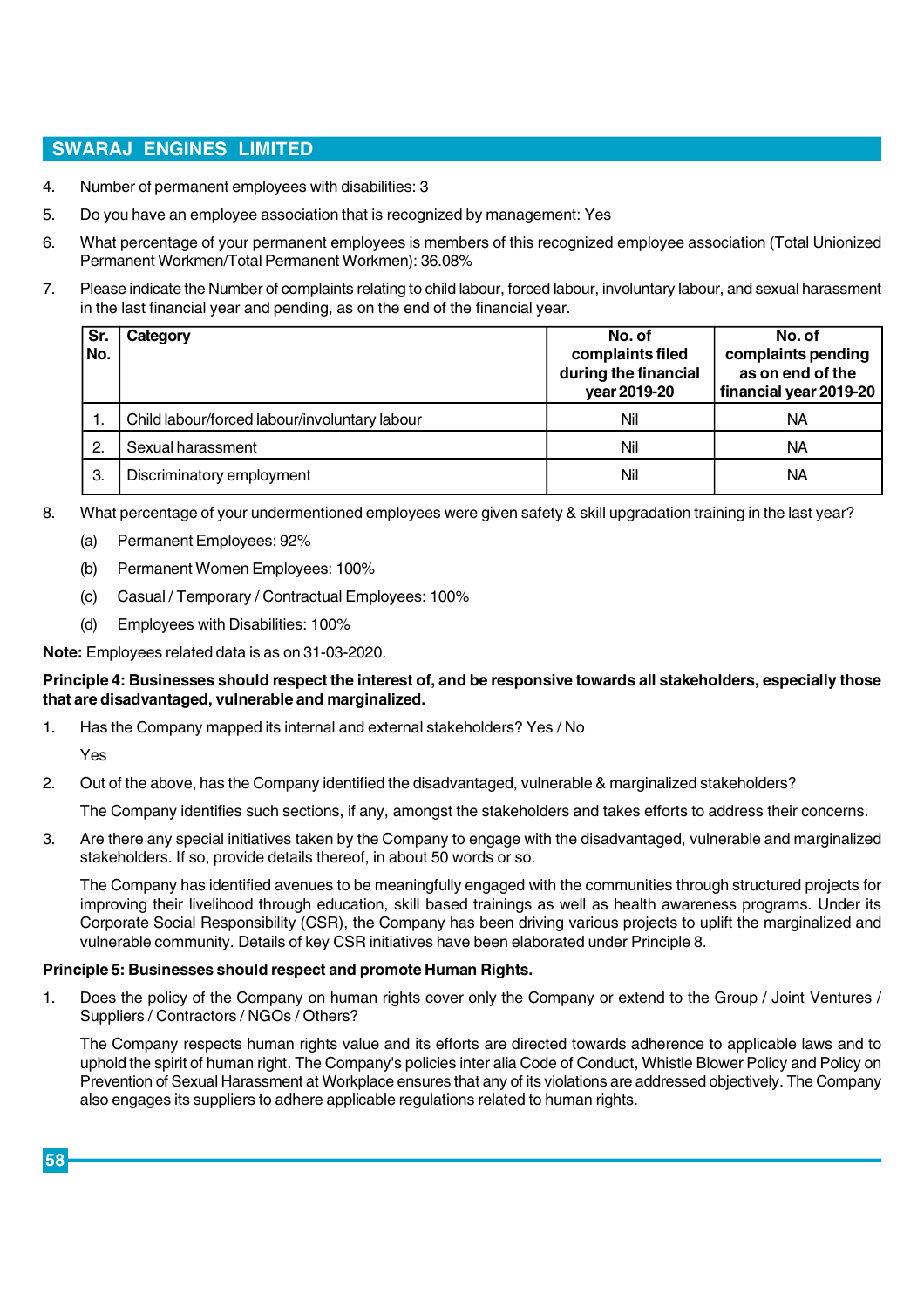**2. How many stakeholder complaints have been received in the past financial year and what per cent was satisfactorily resolved by the management?**

**No complaint was received during FY 2019-20.**

#### **Principle 6: Business should respect, protect and make efforts to restore the environment.**

**1. Does the policy related to Principle 6 cover only the Company or extends to the Group / Joint Ventures / Suppliers / Contractors / NGOs / others.**

**The Company has a Sustainability Policy which covers responsibility to the environment.**

**2. Does the Company have strategies / initiatives to address global environmental issues such as climate change, global warming, etc.? Y / N. If yes, please give hyperlink for webpage etc.**

**The Company's endeavour is to reduce carbon emissions, water consumption and increase in the use of renewable energy and enhance recycling of waste. The indicative list of various projects implemented in this regard is as under:**

**Energy Savings:**

- **• Water cooled air dryer is replaced with air cooled dryer. Accordingly, now there is no need to run cooling towers while running of dryer, thereby saving in power consumption and carbon footprints.**
- **• Energy efficient cooling tower has been installed for upcoming CRDI engine testing.**

**Water Savings:**

**• Ultra filtration of ETP discharge and its usage in lavatories leading to reduction in ground water extraction.**

**Waste Reduction:**

- **• Introduction of online cleaning process of hydraulic oil resulting into reduction of its replenishment frequency.**
- **3. Does the Company identify and assess potential environmental risks? Y / N**

**Yes**

**4. Does the Company have any project related to Clean Development Mechanism (CDM)? If so, provide details thereof, in about 50 words or so. Also, if yes, whether any environmental compliance report is filed?**

**The Company does not have any CDM project at present.**

**5. Has the Company undertaken any other initiatives on - clean technology, energy efficiency, renewable energy, etc.? Y / N. If yes, please give hyperlink for web page etc.**

**Yes and the same are as stated under Sr. No. 2 above mentioned under Principle 6.**

**6. Are the Emissions / Waste generated by the Company within the permissible limits given by CPCB / SPCB for the financial year being reported?**

**Yes**

**7. Number of show cause / legal notices received from CPCB / SPCB which are pending (i.e. not resolved to satisfaction) as on end of Financial Year.**

**Nil**

#### **Principle 7: Businesses, when engaged in influencing public and regulatory policy, should do so in a responsible manner.**

**1. Is your Company a member of any trade and chamber or association? If Yes, Name only those major ones that your business deals with:**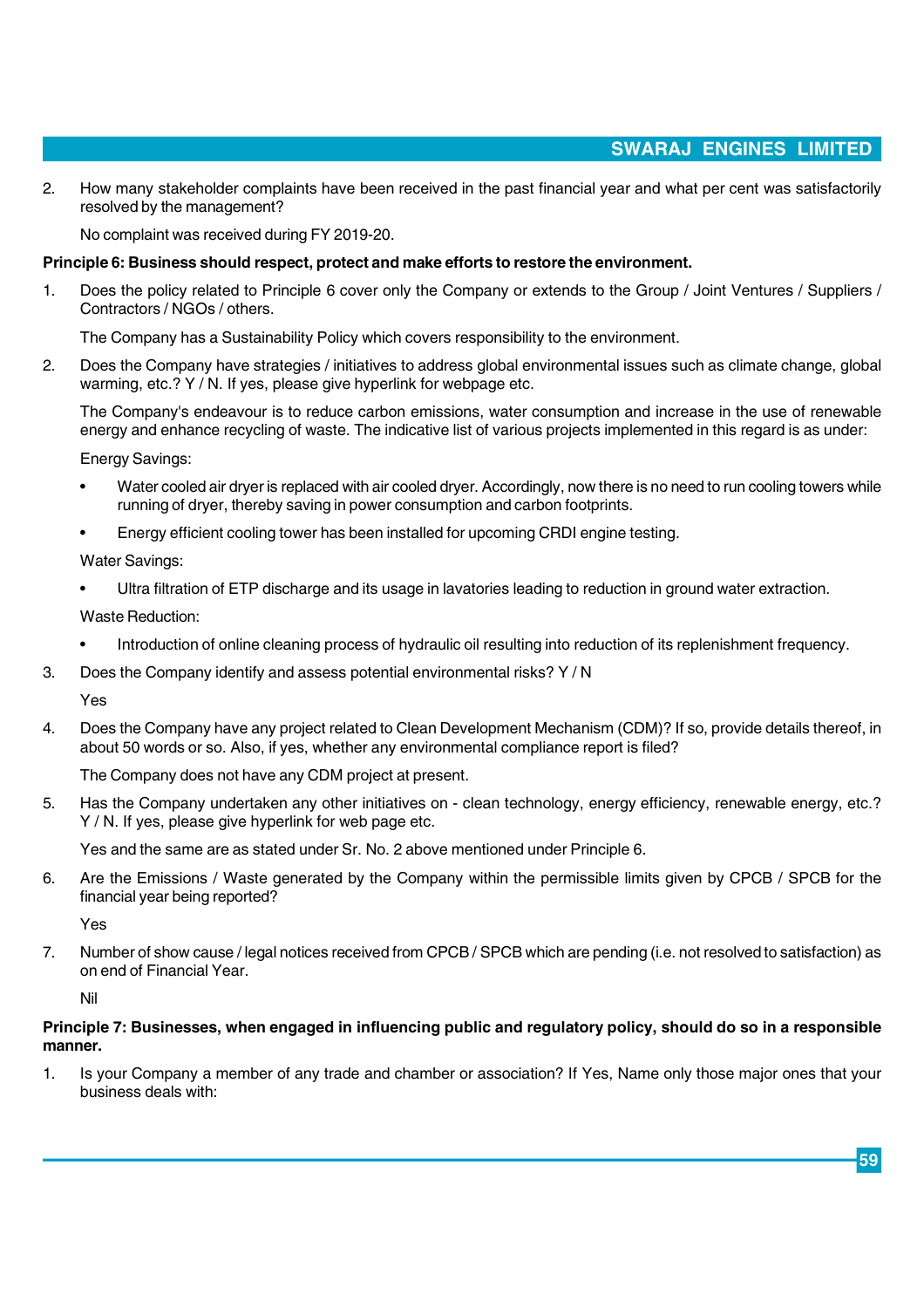**While the Company is not having any direct membership of any trade/chamber/ association, as a group company of Mahindra & Mahindra Limited (M&M), its interests are represented through M&M who is holding membership in various trade associations including The Associated Chambers of Commerce and Industry of India (ASSOCHAM), Confederation of Indian Industry (CII), Employers' Federation of India (EFI), FICCI, Society of Indian Automobile Manufacturers (SIAM) and Tractor Manufacturer's Association (TMA).**

**2. Have you advocated / lobbied through above associations for the advancement or improvement of public good? Yes / No; if yes, specify the broad areas (drop box: Governance and Administration, Economic Reforms, Inclusive Development Policies, Energy Security, Water, Food Security, Sustainable Business Principles, Others).**

**The Company contributes through M&M when views are solicited on the related matters.**

#### **Principle 8: Businesses should support inclusive growth and equitable development.**

**1. Does the company have specified programs / initiatives/ projects in pursuit of the policy related to Principle 8?If yes, details thereof.**

**The Company has initiated various programs for inclusive growth and equitable development which include promoting employment enhancement vocational skills, health and environment. In accordance with the Companies Act, 2013, the Company has committed 2% (PBT), towards CSR initiatives and the major initiatives undertaken by the Company during FY 2019-20 are as under:**

- **(i) Skill Development Centre in collaboration with Technical Education and Industrial Training, Punjab**
- **(ii) Medical Mobile Unit (MMU) in collaboration with GVK-EMRI to support nearby societies in health care matters by routine diagnosis and distributing medicines**
- **(iii) Swachh Bharat Program in two nearby adopted villages in association with respective Gram Panchayats**
- **(iv) Contribution to Health Care by providing Equipment/Infra to PGIMER APC (Advance Paediatric Centre)/ PICU (Paediatric Intensive Care Unit) and GMCH, Chandigarh**
- **(v) Skill Enhancement at Govt. ITIs (Diesel & Tractor Mechanic) by providing Engines / Infra**
- **(vi) Covid-19 support by providing Masks, PPE Kits and related essential items**
- **(vii) Other activities comprising of awareness campaigns towards Environment Sustainability / Safety, Blood Donation Camps etc.**
- **2. Are the programs / projects undertaken through in-house team / own foundation / external NGO/ government structures / any other organization?**

**CSR initiatives are implemented either directly by the Company or through implementing partners which include NGOs having an established track record in carrying on the specific activity.**

**3. Have you done any impact assessment of your initiative?**

**The Company is carrying impact assessment of major projects every year.**

**4. What is your company's direct contribution to community development projects - Amount in INR and the details of the projects undertaken?**

**The Company's contribution to community development projects amounts to approximately Rs. 2.39 crores during the Financial Year 2019-20. Details of some of the major initiatives by the Company in FY 20 are given in Point 1 above.**

**5. Have you taken steps to ensure that this community development initiative is successfully adopted by the community? Please explain in 50 words, or so.**

**While implementing CSR projects, it is Company's endeavour that the initiative is successfully adopted and owned by the community. Below are few examples of the same:**